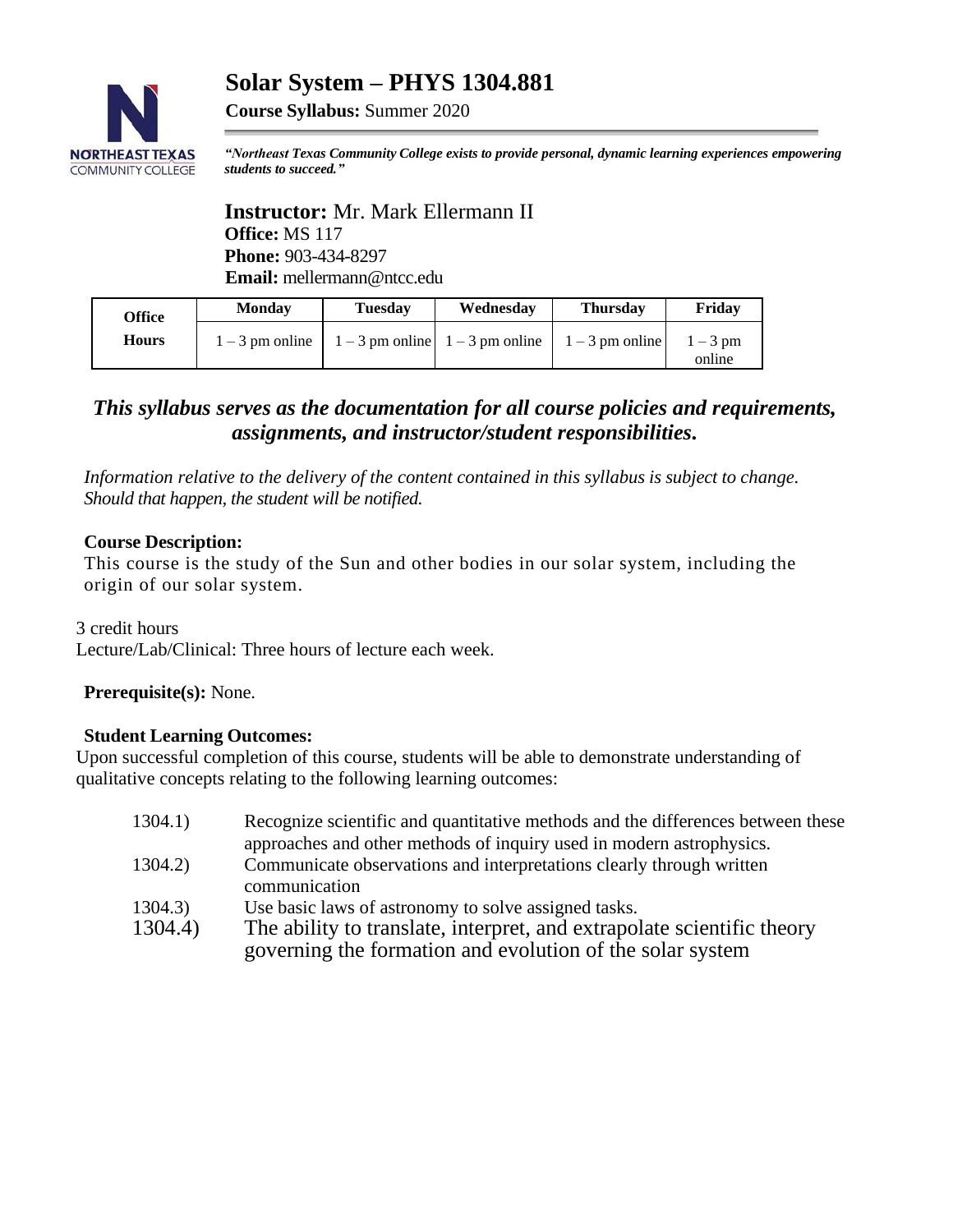### **College Student Learning Outcomes:**

### Critical Thinking Skills

**CT.1** Students will demonstrate the ability to 1) analyze complex issues, 2) synthesize information, and 3) evaluate the logic, validity, and relevance of data.

### Communication Skills

**CS.1** Students will effectively develop, interpret and express ideas through written communication.

### Empirical and Quantitative Skills

- **EQS.1** Students will manipulate numerical data or observable facts by organizing and converting relevant information into mathematical or empirical form
- **EQS.2** Students will analyze numerical data or observable facts by processing information with correct calculations, explicit notations, and appropriate technology.
- **EQS.3** Students will draw informed conclusions from numerical data or observable facts that are accurate, complete, and relevant to the investigation.

### Teamwork

**TW.2** Students will work with others to support and accomplish a shared goal.

### **Evaluation/Grading Policy:**

Quizzes will represent 15% of your grade and class participation (Discussions) will count another 20%. There will be one Mid-Term Exam and a Final Exam. The average of all tests will represent 65% of your grade. The letter grading system is:

**A** (90% - 100%) **B** (80% - 89%) **C** (70% - 79%) **D** (60% - 69%) **F**  $( $60\%$ )$ 

### **Tests / Exams:**

There will be a Mid-Term Exam and a Final Exam. The Mid-Term Exam will cover Chapters 1-7 and the Final Exam will cover Chapters 8-12. These will be exams that will require using Respondus Browser.

**Assignments:** Each chapter will have a reading review, homework assignments, as well as a process of science and exploration assignment. A web exploration assignment will be submitted each chapter from which you will have a choice of at least three different topics. A chapter quiz will also be taken each week.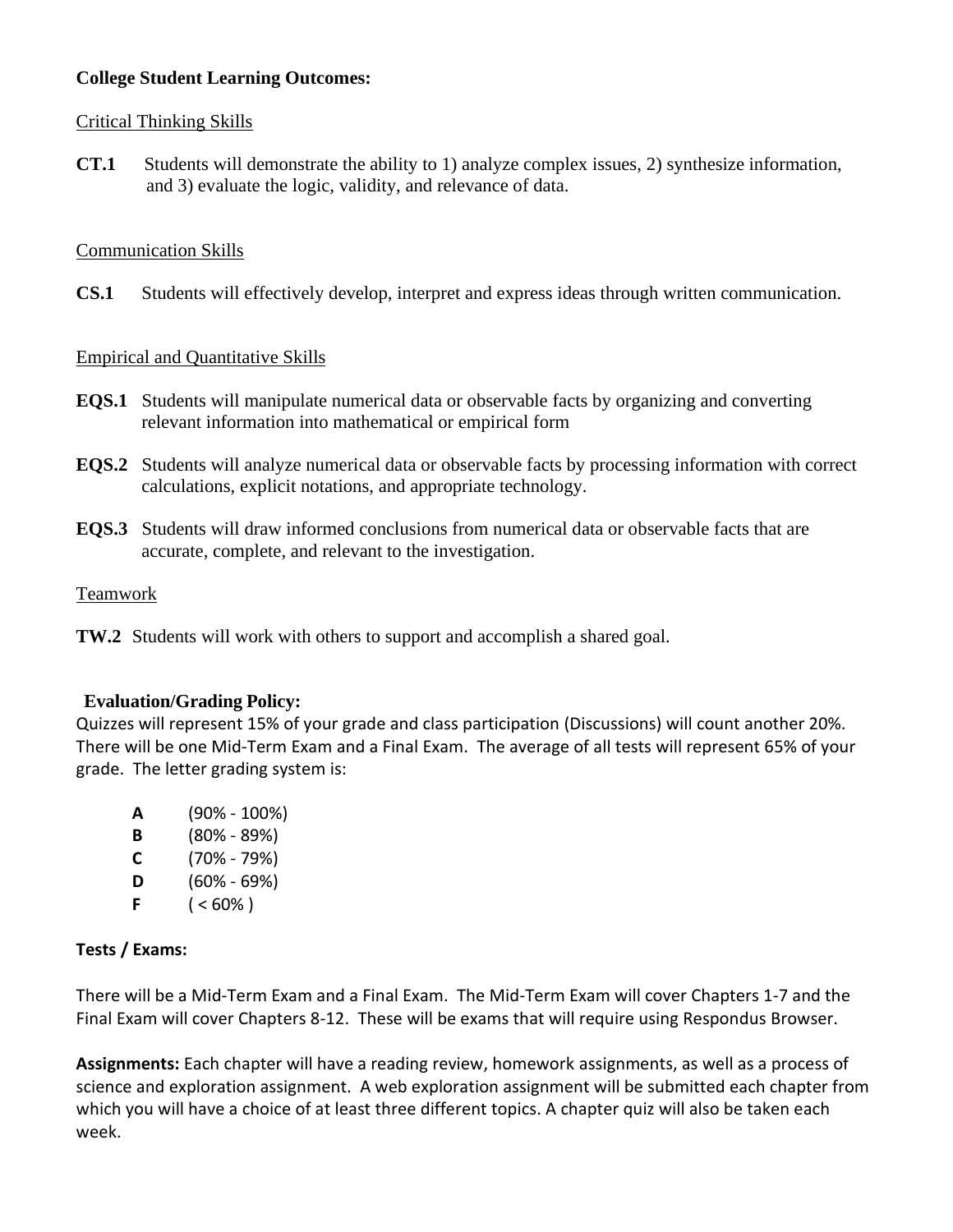#### **Required Instructional Materials:**

Kay, Palen, and Blumenthal. 21<sup>*st Century Astronomy: The Solar System*, 6<sup>th</sup> Ed. W.W. Norton &</sup> Company, New York, 2019.

**Publisher:** W. W. Norton & Company **ISBN Number:** 978-0-393-67552-8

#### **Optional Instructional Materials:** None

**Minimum Technology Requirements:** Computer and Internet access

#### **Required Computer Literacy Skills**:

You will need to be able to navigate Blackboard and WebAssign to access your online work.

#### **Course Structure and Overview:**

Students will work through several assignments designed to round out the knowledge required for assessments. It is recommended that the student read throught the text as well.

#### **Communications:**

Email will be responded to within 24 hours Monday-Friday. I will NOT email sensitive information to any non-NTCC email.

#### **Institutional/Course Policy:**

Late work will not be accepted without prior approval by the instructor. Students and instructor are expected to treat each other with respect in all communications.

#### **NTCC Academic Honesty/Ethics Statement:**

NTCC upholds the highest standards of academic integrity. The college expects all students to engage in their academic pursuits in an honest manner that is beyond reproach using their intellect and resources designated as allowable by the course instructor. Students are responsible for addressing questions about allowable resources with the course instructor. Academic dishonesty such as cheating, plagiarism, and collusion is unacceptable and may result in disciplinary action. This course will follow the NTCC Academic Honesty and Academic Ethics policies stated in the Student Handbook. Refer to the student handbook for more information on these subjects.